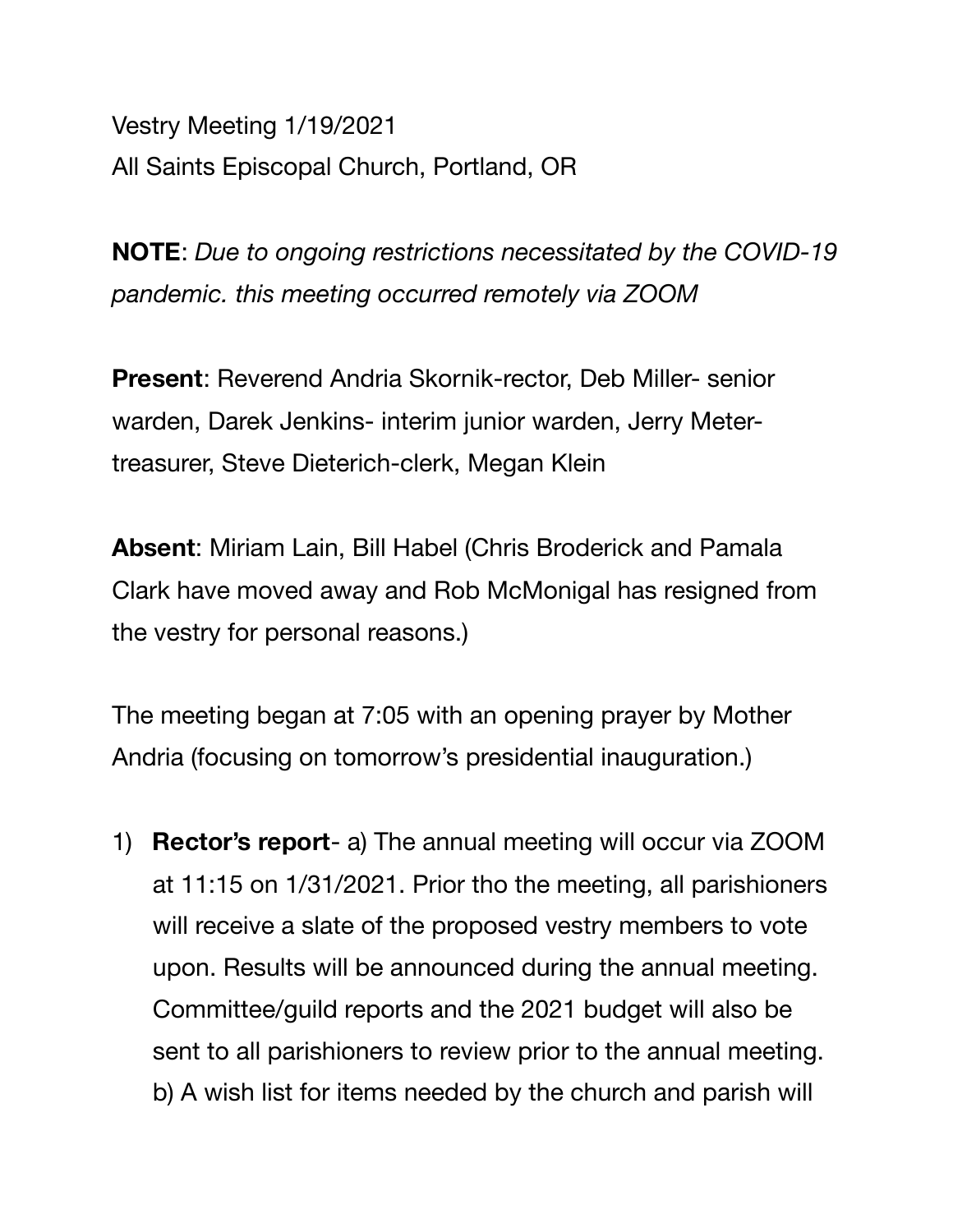be placed on our website to facilitate directed giving by anyone who wishes to make donations. c) Re-opening was discussed. For now, we will continue with the "pilgrimage concept" only. When the weather has warmed and susceptible individuals have been vaccinated, perhaps we could initiate outdoor services, following all existing diocesan/county/state COVID guidelines. d) JCWA has made a request for signage that is not within guidelines established by the vestry in 2018. Current vestry is open to the idea of making case by case decisions on tasteful proposals. Executive committee will pursue the JCWA proposal and present it to vestry in future for us to vote on.

2) **Woodstock Food Pantry**- We have received adequate funding to purchase a refrigerated shipping container. Now the details of placement, utility requirements etc. will be addressed and presented to the vestry at a future meeting. Mother Andria has submitted a grant proposal to the Oregon Food Bank to provide continued funding for our food pantry. She will also investigate the possibility of obtaining a SE Uplift Grant for our food bank.

3) **Senior Warden's report**- Many thanks to Darek for taking on the junior warden's position when Tom Summers became too ill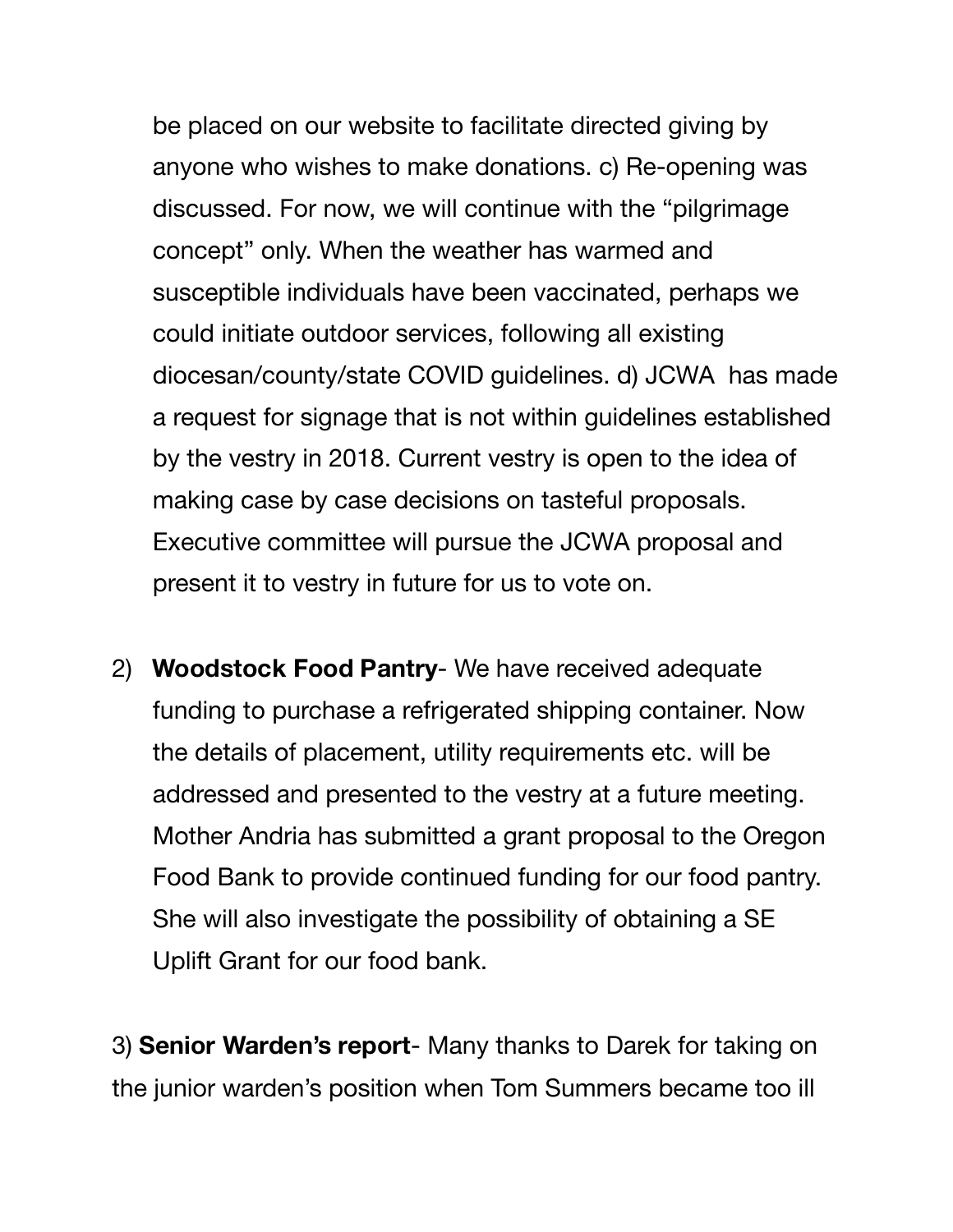to pursue the duties of this position. The Wednesday book club has been well attended.

4) **Junior Warden's report**- The Metro Fire and Safety quote regarding our sprinkler system was recently sent to all vestry members. There are a number of items that must be corrected to bring us in compliance with the fire marshal's guidelines. Total cost will be ~\$3100.00.

*A motion was made* to accept this quote and proceed with the proposed work. Funds will be taken from the 2021 Endowment Fund draw. *Passed by unanimous voice vote.*

5) **Treasurer's report**- Monthly and annual financial statements were sent to all vestry members in recent days. The proposed budget for 2021 was also distributed. All questions regarding these items were answered.

*A motion was made* to accept the 2012 budget as presented and *passed by unanimous voice vote.* 

6) **Minutes of the 11/20/2020 vestry meeting** were reviewed. An adjustment to item 5 was suggested by Mother Andria. Vestry approved the minutes, WITH THE SUGGESTED CHANGE, unanimously.